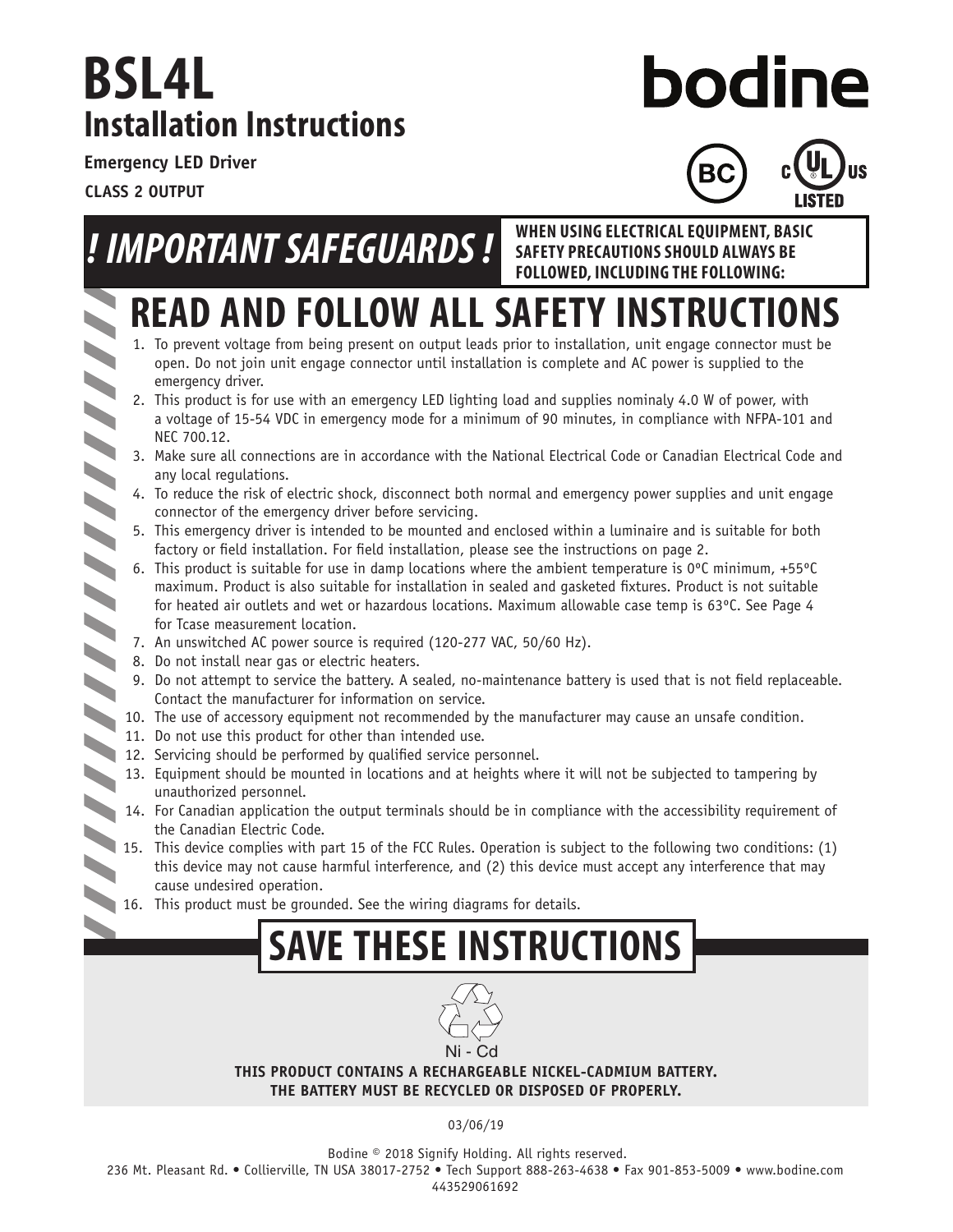### **INSTALLATION**



#### **CAUTION: DO NOT JOIN UNIT ENGAGE CONNECTOR UNTIL INSTALLATION IS COMPLETE AND AC POWER IS SUPPLIED TO THE EMERGENCY DRIVER.**

**NOTE:** Make sure the necessary branch circuit wiring is available. An unswitched source of power is required. The emergency driver must be fed from the same branch circuit as the AC driver.

 This product is suitable for field installation with suitable LED loads including LED luminaires, DC voltage driven LED replacements for fluorescent lamps and others. There are four (4) checks to determine if your luminaire is eligible for field installation.

- 1. Ensure the LED load's rated power is greater than or equal to the power output of this emergency LED driver. This is to ensure that this emergency product will not produce more power than the LED load can handle, thus ensuring that the LED load will not be damaged when the system is in the emergency mode.
- 2. Verify that the forward voltage of the luminaire's LED array is within the limits of this emergency LED driver. The forward voltage of the LED array is commonly designated as Vf and should be found on the luminaire markings, in the luminaire specifications, or imprinted directly on the LED arrays. If multiple LED arrays are to be driven, verify that the total forward voltage is within the limits of this product. Using a voltage meter, it may be possible to directly measure the voltage across the LED arrays when operating from the AC driver.
- 3. Ensure the output current of the AC LED driver does not exceed 3.0 Amps. This is the current into the blue connector.
- 4. Ensure there will be sufficient light output in the end application. Estimate the egress lighting illumination levels by doing the following:
	- a. Find the efficacy of the LED load. This can be given by the luminaire manufacture. This number will be given in lumens per watt (lm/w). It is the installer's responsibility to validate the luminaire manufacturer's efficacy data. This can be accomplished by direct measurement, by review of independent 3rd party test data (UL, ETL, etc.), accessing a public database of 3rd party data (such as Design Lights Consortium, www.designlights.org), or other comparable means.
	- b. Lumens can be calculated by multiplying the output power of the emergency LED driver by the efficacy of the LED load. In many cases the actual lumen output in emergency mode will be greater than this calculation gives, however it will provide a good estimate for beginning the lighting design of the system.
	- C. Using the results of this calculation and industry standard lighting design tools, calculate the anticipated illumination levels in the path of egress.

#### *Lumens In Emergency Mode = Lumens per Watt of Fixture \* Output Power of Chosen Product*

 *\_\_\_\_\_\_\_\_\_\_\_\_\_\_\_\_***(Lumens)***\_ = \_\_\_\_\_\_\_\_\_\_\_\_\_\_\_\_\_\_***(lm/W)***\_\* \_\_\_\_\_\_\_\_4\_\_\_\_\_\_(***W)***\_*

**NOTE:** This product has been designed to reliably interface with a wide selection of LED loads and is electrically compatible with every simple LED array that meets criteria 1 and 2 above. However, compatibility cannot be guaranteed with all current and future LED systems. Compatibility testing of the end-use system is suggested. Please contact the factory with any questions.

**NOTE:** After installation, it will be necessary to measure the egress lighting illumination levels to ensure it complies with national, state, and local code requirements.

#### **Installation of this emergency LED driver will vary based on the luminaire type, however, generally follow these steps:**

#### **STEP #1 INSTALLING THE EMERGENCY DRIVER**

- > Disconnect AC power from the LED luminaire.
- > Mount the emergency LED driver by the mounting tabs using the supplied screws. The luminaire's installation instructions may provide quidance on the recommended mounting location.
- > Mounting Height: Many factors influence emergency illumination levels, such as the lamp load selected, luminare design, and environmental factors therefore end use verification is necessary. For field installations, when the attached luminaire is mounted at heights greater than 7.17ft (2.2m), the level of illumination must be measured in the end application to ensure the requirements of NFPA 101 and local codes are satisfied.
- > **Remote Mounting:** The emergency LED driver may be remote mounted from the luminaire it enclosed and installed in accordanance with the NEC. If used in conjunction with an AC driver the allowed distance is up to half the distance the AC driver manufacturer recommends remote mounting the AC driver from the LED load. If used without an AC driver, and remote mounting more than 5 feet from the luminaire, please consult the factory to determine the necessary wire gauge. **CAUTION:** Remote mounting can result in reduced power output.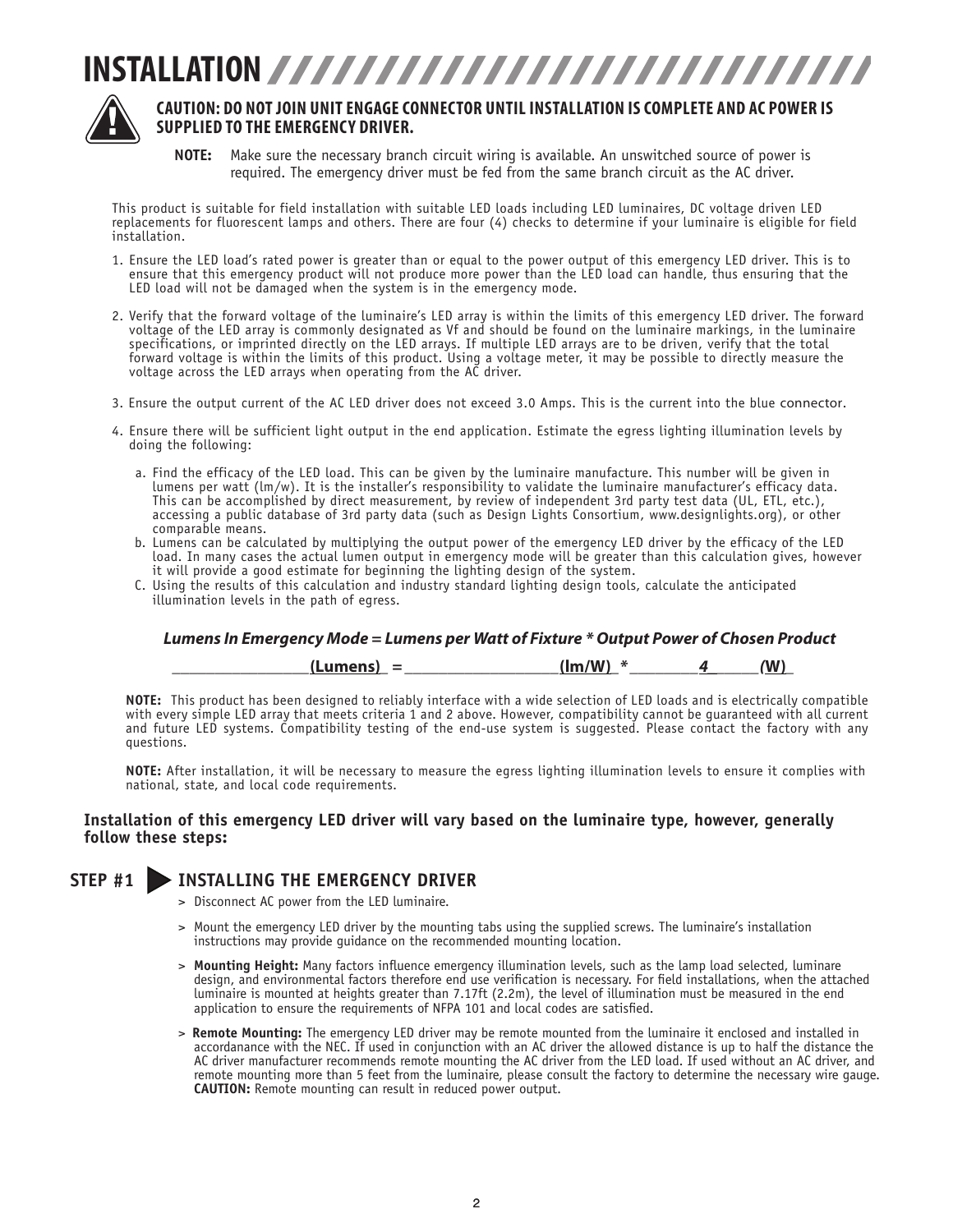#### **STEP #2 INSTALLING THE 2W-ITS ON FIXTURE SURFACE**

- > Mount the supplied 2W-ITS (2-wire illuminated test switch) in a location that is visible and accessible by maintenance personnel. The 2W-ITS mounts through a  $\frac{1}{2}$ " hole which may need to be made in the luminaire or could come pre-punched by the luminaire supplier.
- > Wire the test switch per wiring diagrams provided on these instructions.
- > If wired correctly, the 2W-ITS indicator light should be ON when AC power is supplied to the fixture, and the convertor connector is closed indicating that the emergency inverter battery is charging. After installing, mark with the "PUSH TO TEST" and "CHARGING INDICATOR LIGHT" labels.



#### **STEP #3 WIRING THE EMERGENCY DRIVER**

- > Select the appropriate wiring diagram to connect the emergency driver to the AC driver and LED load. Make sure all connections are in accordance with the National Electrical Code and any local regulations.
- > After installation is complete, supply AC power to the emergency driver and join the unit engage connector.
- > At this point, power should be connected to both the AC driver and the emergency driver, and the Charging Indicator Light should illuminate indicating the battery is charging.
- > A short-term discharge test may be conducted after the emergency driver has been charged for one hour. Charge for 24 hours before conducting a long-term discharge test. Refer to OPERATION.
- > In a readily visible location, attach the label **"CAUTION This Unit Has More Than One Power Connection Point. To Reduce The Risk Of Electric Shock, Disconnect Both The Branch Circuit-Breakers Or Fuses And Emergency Power Supplies Before Servicing."**

#### **OPERATION**

During normal operation AC power is applied, the charging indicator light is illuminated, indicating that the battery is being charged. When power fails, the emergency LED driver automatically switches to emergency power (internal battery), operating the LED load for a minimum of 90 minutes. When AC power is restored, the emergency driver returns to the charging mode.

#### **MAINTENANCE**

Although no routine maintenance is required to keep the emergency driver functional, it should be checked periodically to ensure that it is working. The following schedule is recommended:

- 1. Visually inspect the charging indicator light monthly. It should be illuminated. If the charging indicator is flashing. Contact tech support.
- 2. Test the emergency operation of the fixture at 30-day intervals for a minimum of 30 seconds. The LED load should operate at reduced illumination.
- 3. Conduct a 90-minute discharge test once a year. The LED load should operate at reduced illumination for at least 90 minutes.

#### **! REFER ANY SERVICING INDICATED BY THESE CHECKS TO QUALIFIED PERSONNEL !**

#### **TCASE TEST POINT LOCATION**